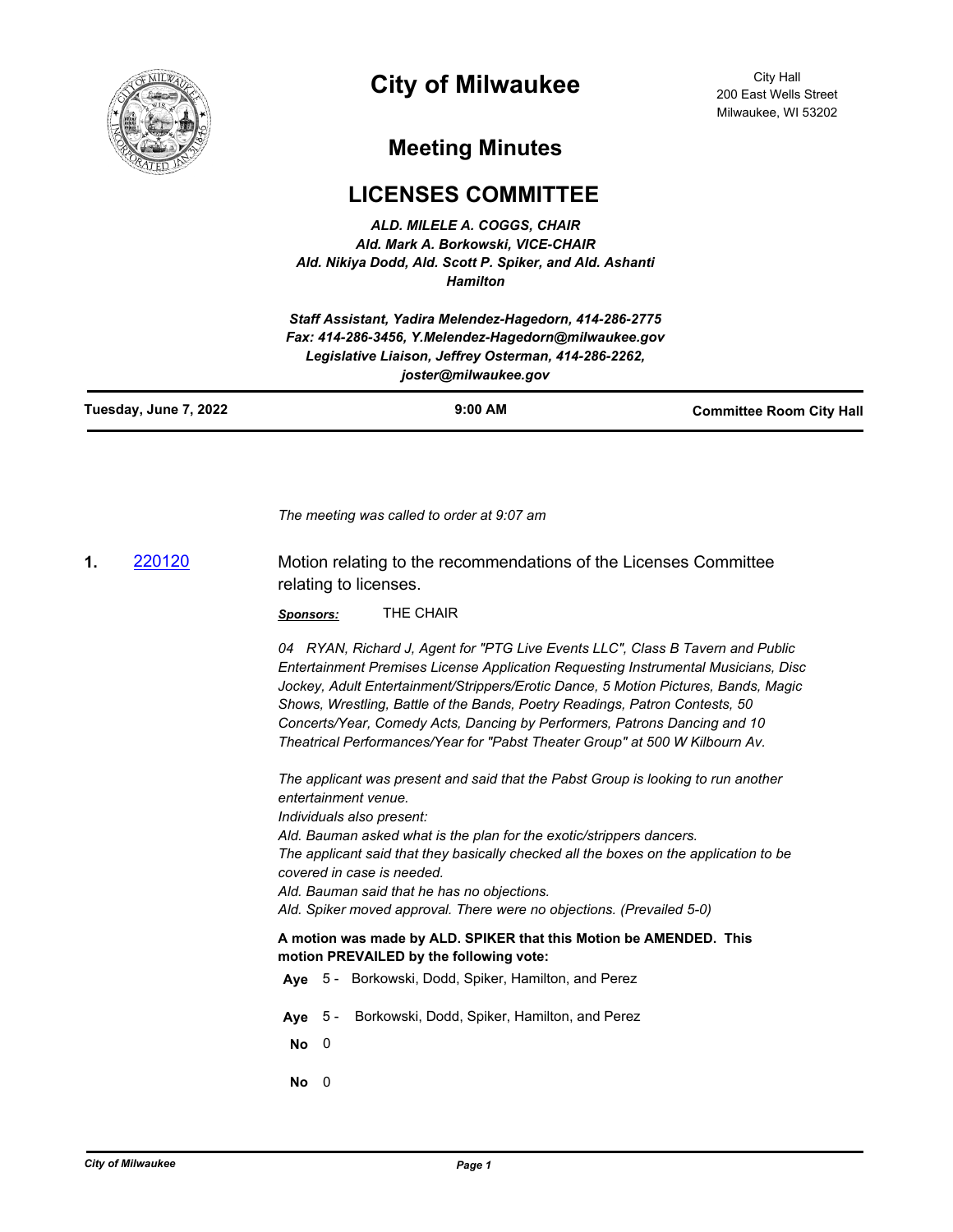**Excused** 1 - Coggs

**Excused** 1 - Coggs

*04 LOVE, Rhondi M, Agent for "Edith LLC", Class B Tavern License Application for "Edith" at 228 W WELLS St.*

*The applicant was present with technical difficulties at 9:12 am The applicant was present at 9:18 am Individuals also present: Ald. Bauman said that he has no objections. Ald. Dodd moved approval. There were no objections. (Prevailed 5-0)*

**A motion was made by ALD. DODD that this Motion be AMENDED. This motion PREVAILED by the following vote:**

**Aye** 5 - Borkowski, Dodd, Spiker, Hamilton, and Perez

**No** 0

**Excused** 1 - Coggs

*04 RAZAA, Tiana M, Agent for "S'LUSH LLC", Class B Tavern, Food Dealer and Public Entertainment Premises License Applications Requesting Bands and Poetry Readings for "S'Lush Daiquiri Lounge & Event Space" at 1110 N MARTIN L KING JR DR #Suite #100.*

*The applicant was present and said that they are trying to expand into the downtown area and use the space for private events as well. Individuals also present:*

*Ald. Bauman requested to hold the application in order to meet with the applicant because it is a large application that needs more conversation due the high activity on the MLK entertainment district and the capacity of the venue.*

*Ald. Perez moved to hold the application to the call of the chair. There were no objections. (Prevailed 5-0)*

**A motion was made by ALD. PEREZ that this Motion be HELD TO CALL OF THE CHAIR. This motion PREVAILED by the following vote:**

**Aye** 5 - Borkowski, Dodd, Spiker, Hamilton, and Perez

**No** 0

**Excused** 1 - Coggs

*04 TORKILDSON, David, Agent for "ABM Industry Groups, LLC", Parking Lot License Renewal Application for "ABM Parking Services" at 404 W St Paul Av. (Expires 7/6/2022)*

*The applicant was present.*

*Individuals also present:*

*Ald. Bauman said that he received a complaint from a customer who paid for parking and received a letter from an attorney requesting a \$65 fee. Added that the appearance is bad looking for being across the street from the Intermodal Station and asked the applicant what the plans are for improving the appearance of the lot. The applicant said that he just runs the parking lot.*

*Ald. Bauman asked to hold the application while the applicant asks the owner about* 

*the landscaping plans for the lot for the next meeting.*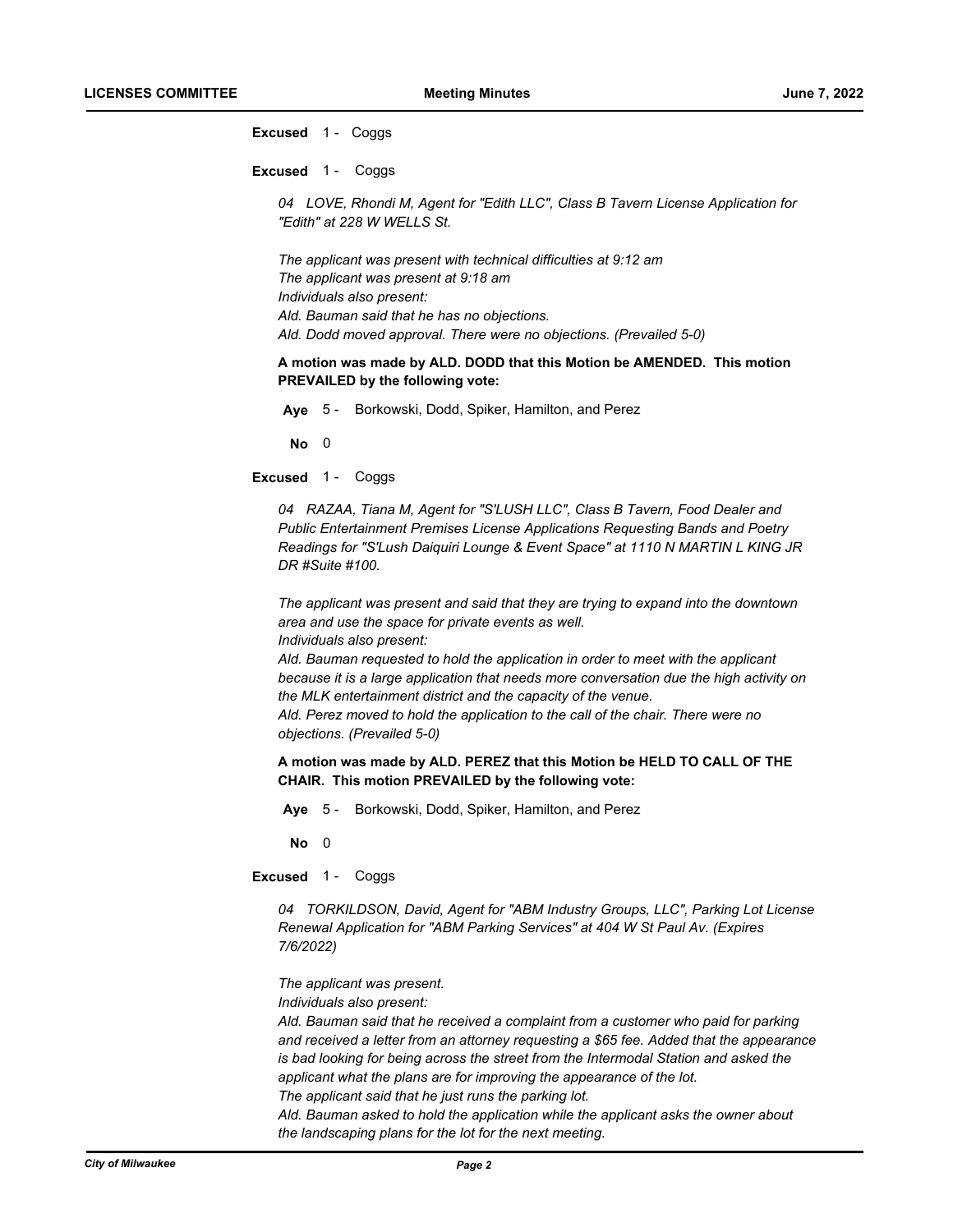*The applicant said that it is not up to him to make improvements and that it is not required that he knows. Ald. Hamilton moved to hold the application to the call of the chair. There were no objections. (Prevailed 5-0)*

## **A motion was made by ALD. HAMILTON that this Motion be HELD TO CALL OF THE CHAIR. This motion PREVAILED by the following vote:**

**Aye** 5 - Borkowski, Dodd, Spiker, Hamilton, and Perez

**No** 0

**Excused** 1 - Coggs

*04 DIETRICH, Michael, Agent for "Kinn GH LL LLC", Loading Zone License Application for "Kinn MKE Guesthouse" at 600 N BROADWAY.*

*The applicant was present along with Andrew H. Robinson who said that the application was denied after the inspection was held and that they reached out for businesses to support the application which will take away only 3 parking spots on Michigan Av. and that the loading zone is needed for loading customers, goods, garbage, etc. and to continue with the success of the Kinn. Individuals also present:*

*Ald. Bauman said that loading zones are available to everyone not only for businesses and that the Department Public Works do not authorizes the loading zones. He explained that the inspection they make is* 

*for traffic purposes. Ald. Bauman added that he already approved a loading zone for the the applicant on Broadway St and that he opposes to the 5 spots on Michigan St because it is a 20 room hotel. Ald. Bauman also mentioned that the hotel across the street have also a loading zone and that there is to be used for* 

*everyone who needs it because they are not owned by the applicant. The applicant said that using the loading zones across the street is inconvenient and that this request is for safety reasons and the continuing success of the business. Ald. Bauman said that no hotel in downtown holds a 7 parking spots loading zone. Ald. Hamilton said that this "all or nothing" proposals are unnecessary and that there has to be a compromise because of the parking situation in downtown and move to hold the application until there is an agreement. There were no objections. (Prevailed 5-0)*

**A motion was made by ALD. DODD that this Motion be HELD TO CALL OF THE CHAIR. This motion PREVAILED by the following vote:**

**Aye** 5 - Borkowski, Dodd, Spiker, Hamilton, and Perez

**No** 0

**Excused** 1 - Coggs

*09 JONES, Sheila C, Agent for "A 2 Z AUTO LLC", Secondhand Motor Vehicle Dealer's License Application for "A 2 Z AUTO" at 6922 W GOOD HOPE Rd.*

*The applicant was present along with the manager Arthur Burks. Individuals in support: Jackie Burrell – President Westlawn Resident Council Individuals also present: Ald. Lewis asked about if there are any changes on the plan of operations. The manager said that nothing will be changed from the previous operation and that the business is well lit now and that it can be definitely seen at night.*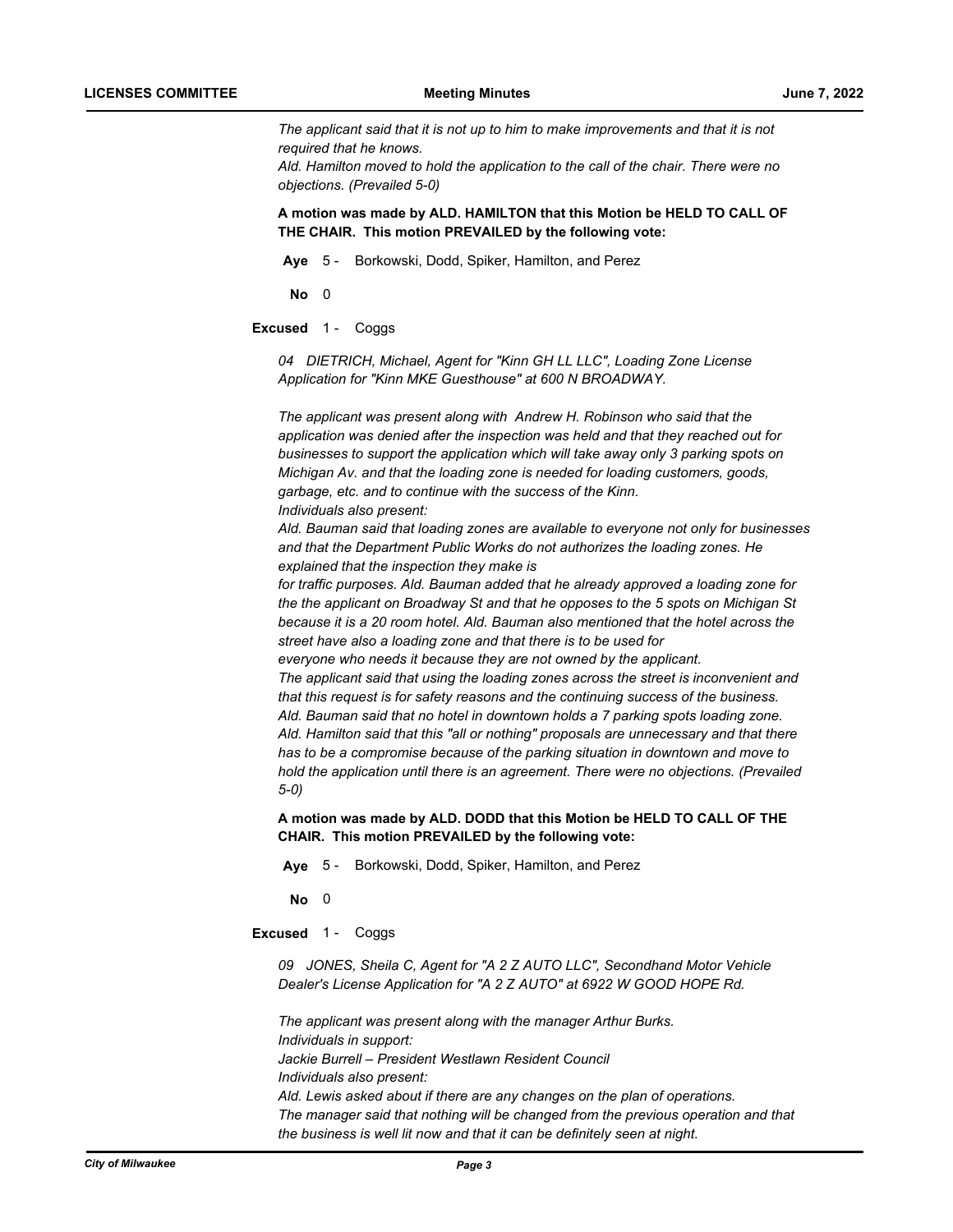*Ald. Lewis said that she has no problem with the application. Ald. Dodd moved approval. There were no objections. (Prevailed 5-0)*

**A motion was made by ALD. DODD that this Motion be AMENDED. This motion PREVAILED by the following vote:**

**Aye** 5 - Borkowski, Dodd, Spiker, Hamilton, and Perez

**No** 0

**Excused** 1 - Coggs

*09 BLAIN, Bobby R, Agent for "PERKINS BOYZ ON THA GRILL LLC", Change of Circumstance Request to Reconsider over Concentration the Class B Tavern License Application and Food and Alcohol Permanent Extension Applications for "PERKINS BOYZ ON THA GRILL" at 6818 W BROWN DEER Rd.*

*The applicant was present along with Margot Perkins and explained that they filed a change of circumstance because the original application was denied due concentration and, that they are trying to expand their services because they cannot survive the way they are now.*

*Individuals also present:*

*Ald. Lewis said that they have met the requirements with the application and with the neighborhood committee and, that they are very excited to have a space where to sit and that she has no objections.*

*Ald. Perez moved approval. There were no objections. (Prevailed 5-0)*

**A motion was made by ALD. PEREZ that this Motion be AMENDED. This motion PREVAILED by the following vote:**

**Aye** 5 - Borkowski, Dodd, Spiker, Hamilton, and Perez

**No** 0

**Excused** 1 - Coggs

*09 BANSAL, Bharat, Agent for "SILVERSPRING SENTRY LLC", Class A Malt & Class A Liquor License Application for "Sentry Foods" at 6350 W SILVER SPRING DR.*

*The applicant was present. Individuals in support: Stephanie Harling - Havenwoods Economic Development Corporation- said that they are in support of this application because it is a win big for the community since services like a grocery store will be delivered to the neighbors. Paul Williams - HACM – said that he submitted a letter of support for the file and that the store will provide fresh food, produce and meats to the community. Jacki Burrell – President, Westlawn Resident Council Kailin Hahn – Neighbor Pastor Winkel – Neighbor and Pastor in the area Ald. Lewis said that she has been working with the applicant for several months and that she is happy to fill in the needs of the community and that she does not have objections. Ald. Perez moved approval. There were no objections. (Prevailed 5-0)*

**A motion was made by ALD. PEREZ that this Motion be AMENDED. This motion PREVAILED by the following vote:**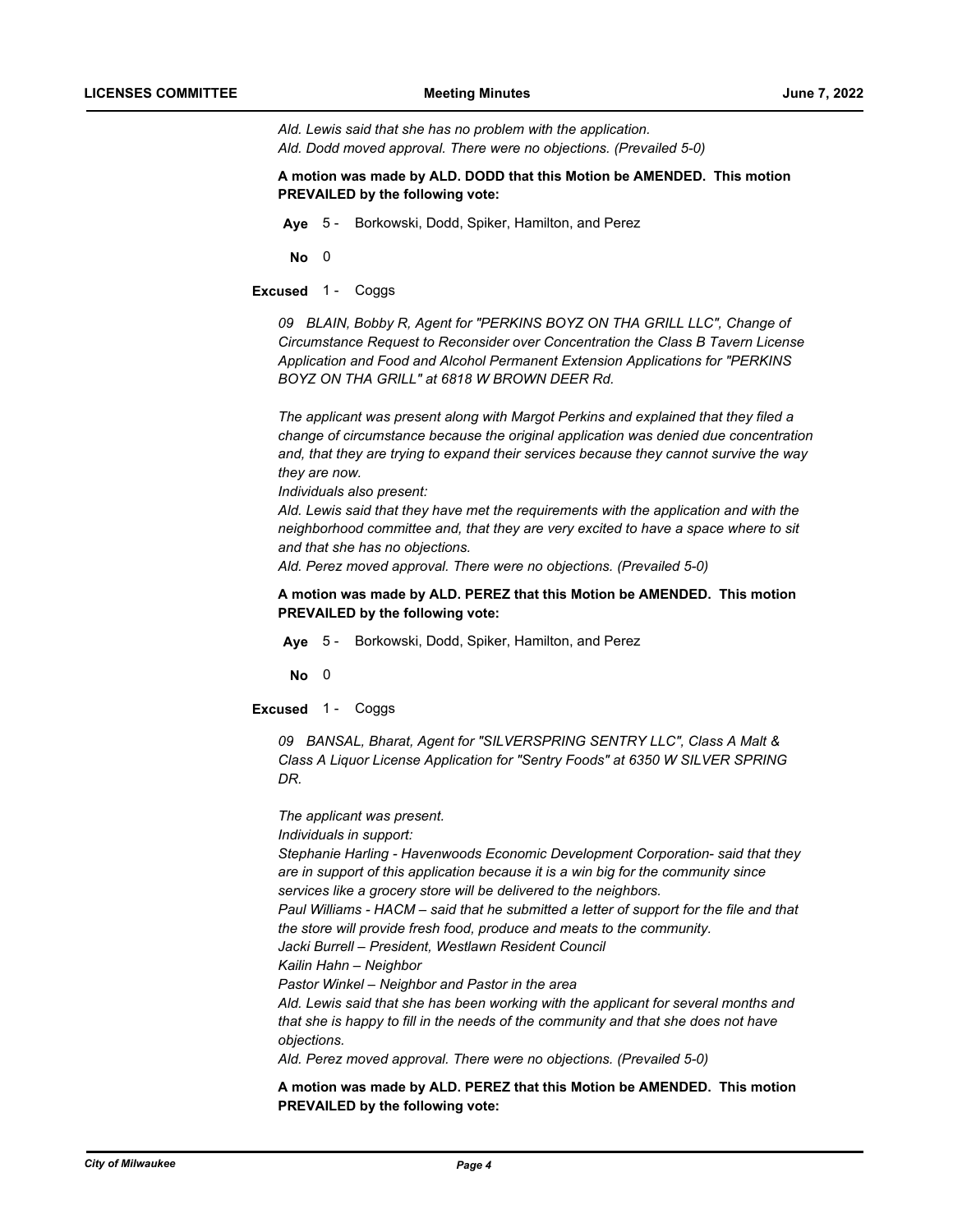**Aye** 5 - Borkowski, Dodd, Spiker, Hamilton, and Perez

**No** 0

**Excused** 1 - Coggs

*09 DHILLON, Gurmeet K, Agent for "Royal Plaza Liquor Inc", Class A Malt & Class A Liquor License Renewal Application for "Royal Plaza Liquor Inc" at 8700 W BROWN DEER Rd. (Expired 4/10/2022)*

*The applicant was not present. Ald. Hamilton move denial upon second nonappearance. There were no objections. (Prevailed 5-0)*

**A motion was made by ALD. HAMILTON that this Motion be AMENDED. This motion PREVAILED by the following vote:**

**Aye** 5 - Borkowski, Dodd, Spiker, Hamilton, and Perez

**No** 0

**Excused** 1 - Coggs

*05 ROCK, Brent T, Class B Tavern; Food Dealer and Public Entertainment Premises License Renewal Applications Adding 3 Amusement Machines for "MITCHELL'S TAVERN" at 10433 W APPLETON Av. (Expires 7/6/2022)*

*The applicant was present who said that he has no comments about the police report. Individuals also present:*

*Ald. Dodd moved approval. There were no objections. (Prevailed 5-0)*

**A motion was made by ALD. DODD that this Motion be AMENDED. This motion PREVAILED by the following vote:**

**Aye** 5 - Borkowski, Dodd, Spiker, Hamilton, and Perez

**No** 0

**Excused** 1 - Coggs

*05 GANDY, Candy C, Agent for "A DIFFERENT VIBE LOUNGE LLC", Class B Tavern and Public Entertainment Premises License Applications Requesting Instrumental Musicians, Disc Jockey, Jukebox, Bands, Magic, Karaoke, Poetry Readings, Comedy Acts, Dancing by Performers, Patrons Dancing and 1 Portable Pool Table for "A DIFFERENT VIBE LOUNGE" at 5400 N LOVERS LANE Rd.*

*The applicant was present. Individuals also present: Ald. Dodd said that she would like to hold the application to have a talk with Ms. Gandy before moving forward. Ald. Dodd moved to hold the application to the call of the chair. There were no objections. (Prevailed 5-0)*

## **A motion was made by ALD. DODD that this Motion be HELD TO CALL OF THE CHAIR. This motion PREVAILED by the following vote:**

**Aye** 5 - Borkowski, Dodd, Spiker, Hamilton, and Perez

**No** 0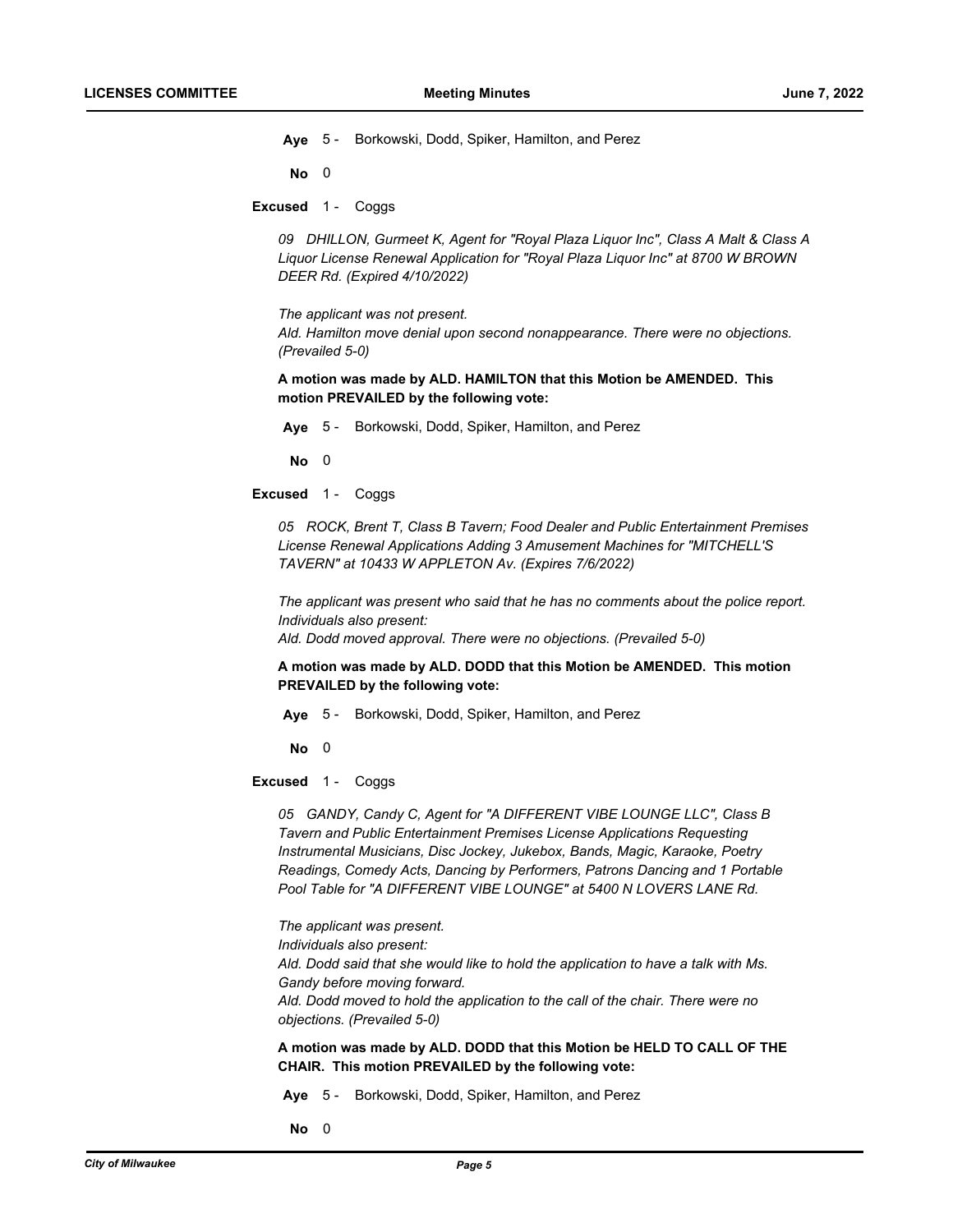### **Excused** 1 - Coggs

*12 CRUZ, Julio L, Agent for "JLC Towing, LLC", Recycling, Salvaging, or Towing Premises License Application for Non-Consensual Towing and Removing and/or Recycling Junk/Valuable Metal for "JLC Towing" at 1328 S 10th St.*

#### *The applicant was not present.*

*Ald. Perez moved to hold the application to the call of the chair. There were no objections. (Prevailed 5-0)*

**A motion was made by ALD. PEREZ that this Motion be HELD TO CALL OF THE CHAIR. This motion PREVAILED by the following vote:**

**Aye** 5 - Borkowski, Dodd, Spiker, Hamilton, and Perez

**No** 0

**Excused** 1 - Coggs

*12 MARTINEZ, JR, Felipe, Agent for "Walkers Lounge & Events LLC", Permanent Extension of Premise Applications for Alcohol and Food and Sidewalk Dining License Application Adding Sidewalk at the West Side of Premises, Deck at the North and Parking Lot at the North-East Side of the Premises for "Walkers Lounge & Events" at 626 S 5TH St.*

*The applicant was present and said that the application is for outside dinning and events.*

*Individuals also present:*

*Ald. Perez said that he is familiar with the building and asked the applicant what part of the parking lot will be used.*

*The applicant said that a deck will be built at the end of the lot.*

*Ald. Perez asked for the hours of operation for the pergola on the parking lot.*

*The applicant said it will be closed at 8pm* 

*Ald. Perez asked for the hours of operation for the sidewalk dinning.*

*The applicant said it will be closed at 9pm*

*Mr. Cooney said that those hours are not reflected on the application.*

*Ald. Perez moved to amend the application to close the pergola on the parking lot at 8:00 pm and the sidewalk dinning at 9:00 pm.*

*Ald. Perez moved approval as amended. There were no objections. (Prevailed 5-0)*

**A motion was made by ALD. PEREZ that this Motion be AMENDED. This motion PREVAILED by the following vote:**

**Aye** 5 - Borkowski, Dodd, Spiker, Hamilton, and Perez

**No** 0

**Excused** 1 - Coggs

*12 MAZABA MENDOZA, Gustavo, Agent for "Los Tres Jarochos Gyros and Tacos, LLC", Food Dealer and Food Peddler License Renewal Applications for "Los Tres Jarochos Gyros and Tacos" at 2075-79 S 13th St. (Expired 4/6/2022)*

*The applicant was present along with Elisa Maldonado as interpreter. Individuals also present:*

*Ald. Perez said that this application was flagged and that the person in opposition is not present so he does not have a problem with the application.*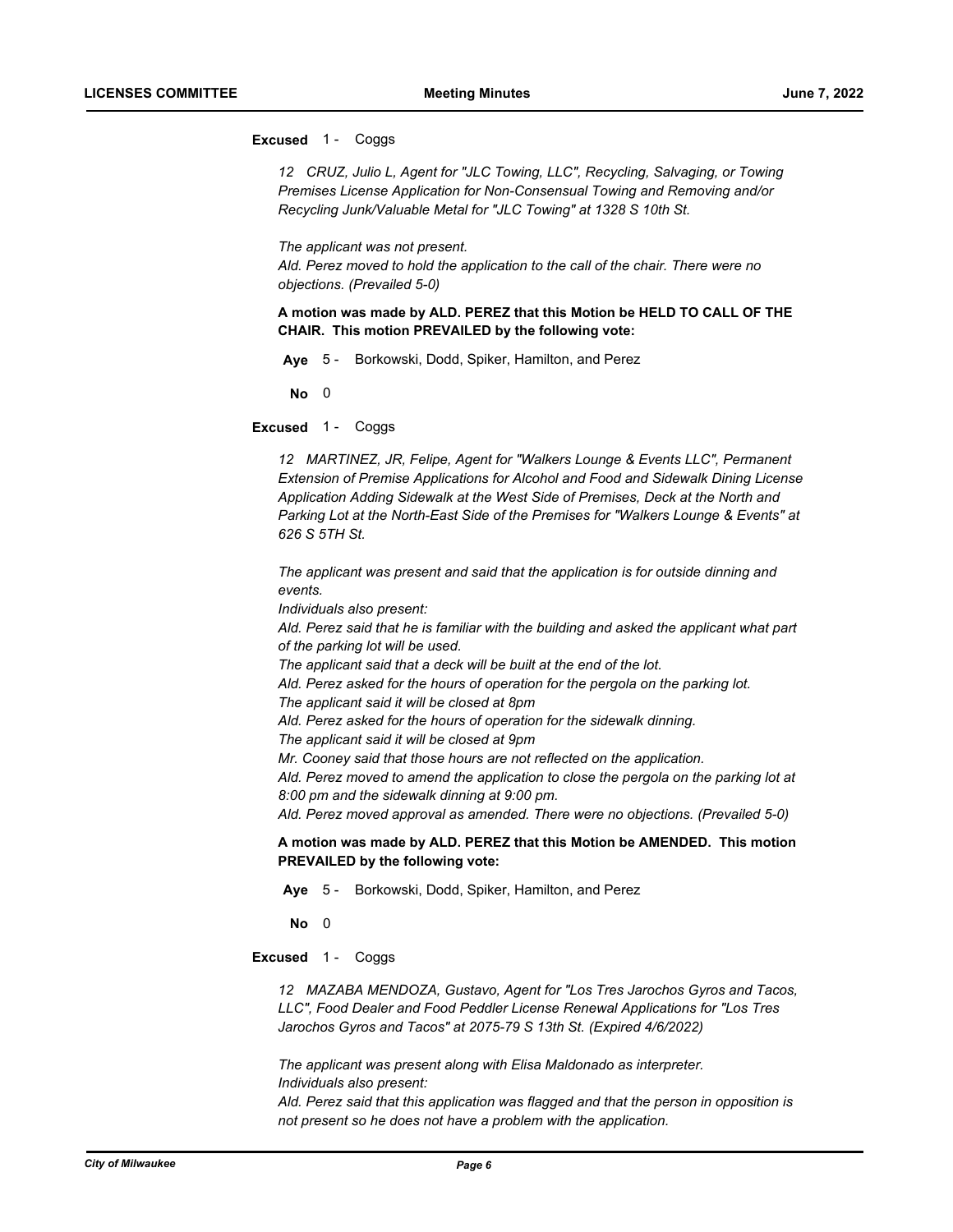*Ald. Perez moved approval. There were no objections. (Prevailed 5-0)*

**A motion was made by ALD. PEREZ that this Motion be AMENDED. This motion PREVAILED by the following vote:**

**Aye** 5 - Borkowski, Dodd, Spiker, Hamilton, and Perez

**No** 0

**Excused** 1 - Coggs

*12 EWAN, Shana Y, Agent for "The Chi Lounge and Grill, LLC", Class B Tavern, Food Dealer and Public Entertainment Premises License Applications Requesting Disc Jockey, Patron Contests, Patrons Dancing, 1 Pool Table and Movie Projector Screen for Music Videos for "The Chi Lounge" at 2000 S 13th St.*

*The applicant was present and said that she is trying to run her business "Chicago" style.*

*Individuals also present:*

*Ald. Perez read the timeline of events that was added to the file and after that, he asked the applicant why there was a bar operating without a license according to the police report.*

*The applicant said that the building owner gave her the security deposit back because they did not reached out an agreement and that later, the building owner reached back to her to make business under her terms and, that she does not know what happened in between.*

*Ald. Perez asked when was the last time that she talked to the landlord. The applicant said that about 3 months ago.*

*Ald. Perez said that he also talked to the landlord who said that he was not going to rent/lease the building to anyone and, that he feels uncomfortable moving forward because the situation is not clear so he wants to have a meeting with both. Ald. Perez moved to hold the application to the call of the chair. There were no objections. (Prevailed 5-0)*

**A motion was made by ALD. PEREZ that this Motion be HELD TO CALL OF THE CHAIR. This motion PREVAILED by the following vote:**

**Aye** 5 - Borkowski, Dodd, Spiker, Hamilton, and Perez

**No** 0

**Excused** 1 - Coggs

*08 MADRIGAL VILLAGOMEZ, Ignacio G, Agent for "Ya Llegaras Food LLC", Food Dealer and Food Peddler License Renewal Applications for "Ya Llegaras Food" at 2501 W Greenfield Av. (Expires 6/22/2022)*

*The applicant was present.*

*Individuals also present:*

*Ald. Zamarripa said that a complaint was received from the 12th district because the food truck parks for more than 2 hours in that district obstructing and affecting other businesses.*

*The applicant said that he starts around 5 am and finishes around 11:30 am (the latest) and that it's when most of the businesses open in the area where he parks (12th St and Lincoln Av). He added that he is not taking business away. Ald. Perez asked him to comply with the rules about moving the truck every 2 hours. Ald. Zamarripa offered to talk to him about his responsibilities as a food peddler. Ald. Perez moved approval. There were no objections. (Prevailed 5-0)*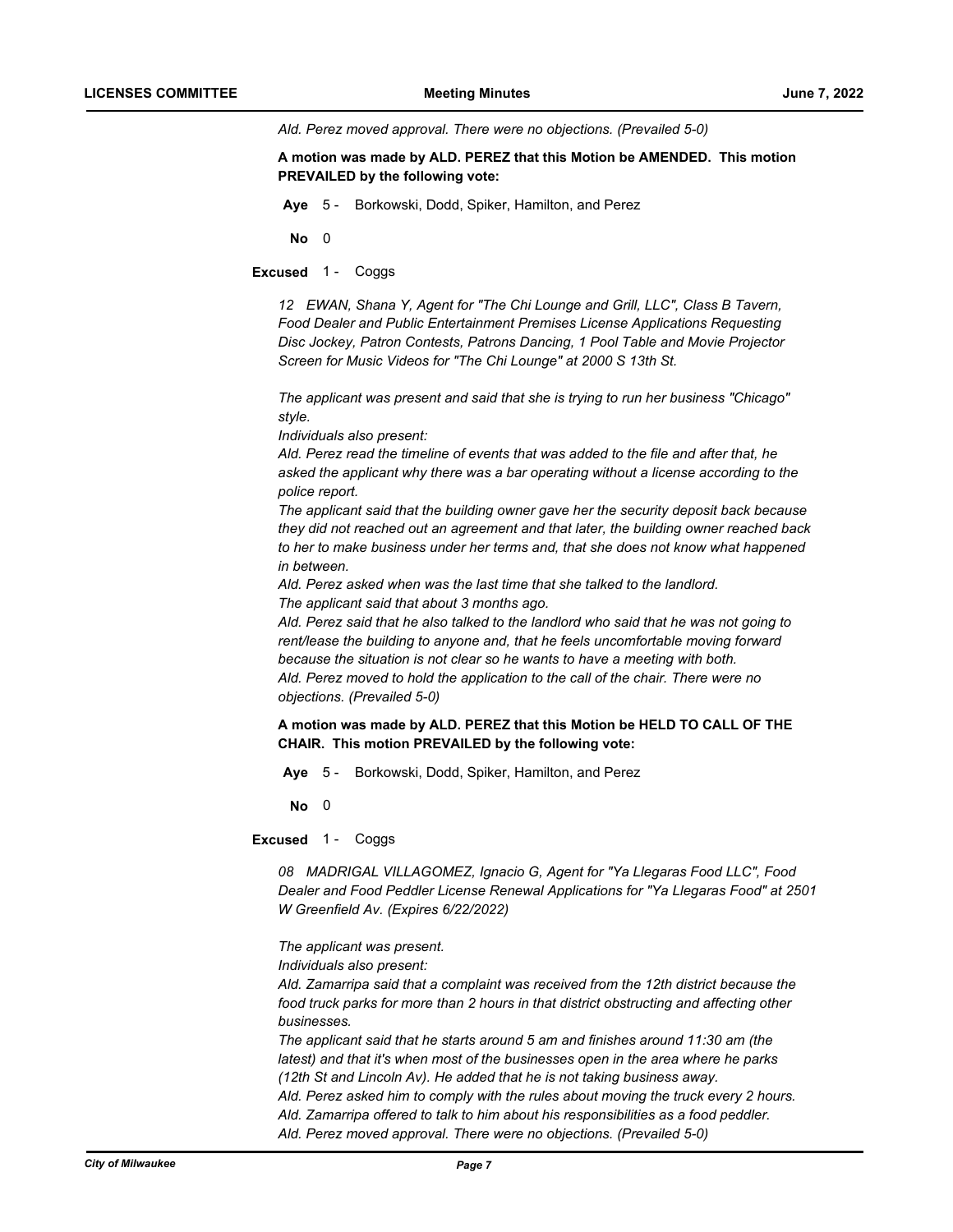**A motion was made by ALD. PEREZ that this Motion be AMENDED. This motion PREVAILED by the following vote:**

**Aye** 5 - Borkowski, Dodd, Spiker, Hamilton, and Perez

**No** 0

**Excused** 1 - Coggs

*08 DAS, Arjith, Agent for "SARPT LLC", Class A Fermented Malt Beverage and Food Dealer License Applications for "SAI FOOD & BEER" at 1201 S 33RD St.*

*The applicant was present.*

*Individuals in opposition:*

*Claire Zellner - 3322 W Scott St - said that her neighborhood is loaded with trucks delivering products that weight more than the allowed limit. Individuals also present:*

*Ald. Spiker said that he had this inquiry before and that it seems that the weight is not a violation when it is for delivering purposes.*

*Atty. McNally said that the city has a limited capacity to control the weight of the trucks for delivering purposes.*

*Ald. Zamarripa said that she reached out to DPW and that the response was the same as the one discussed by Atty. McNally and Ald. Spiker and that is not easy to fulfill a request for smaller trucks.*

The applicant said that he will work with the company to avoid any parking in front of *Ms. Zellner's house.*

*Ald. Hamilton moves approval. There were no objections. (Prevailed 5-0)*

**A motion was made by ALD. HAMILTON that this Motion be AMENDED. This motion PREVAILED by the following vote:**

**Aye** 5 - Borkowski, Dodd, Spiker, Hamilton, and Perez

**No** 0

**Excused** 1 - Coggs

*08 VALCARCEL, Julie L, Agent for "Valcarcel, LLC", Class B Tavern License Application for "AsianRican Foods" at 3300 W Lincoln Av.*

*The applicant was present who said that she is applying for the alcohol license for the existing food license.*

*Individuals also present:*

*Ald. Zamarripa said that the neighborhood seems to be in support and she welcomed Ms. Valcarcel in the district.*

*Ald. Perez said that the applicant and her family were making pop ups at his district and moved approval. There were no objections. (Prevailed 5-0)*

**A motion was made by ALD. PEREZ that this Motion be AMENDED. This motion PREVAILED by the following vote:**

**Aye** 5 - Borkowski, Dodd, Spiker, Hamilton, and Perez

**No** 0

**Excused** 1 - Coggs

*08 OBEROI, Meetu, Agent for "OBEROI REAL ESTATE LLC", Class A Malt & Class A Liquor and Food Dealer License Applications for "Quick Pick Food Mart" at 3332 W*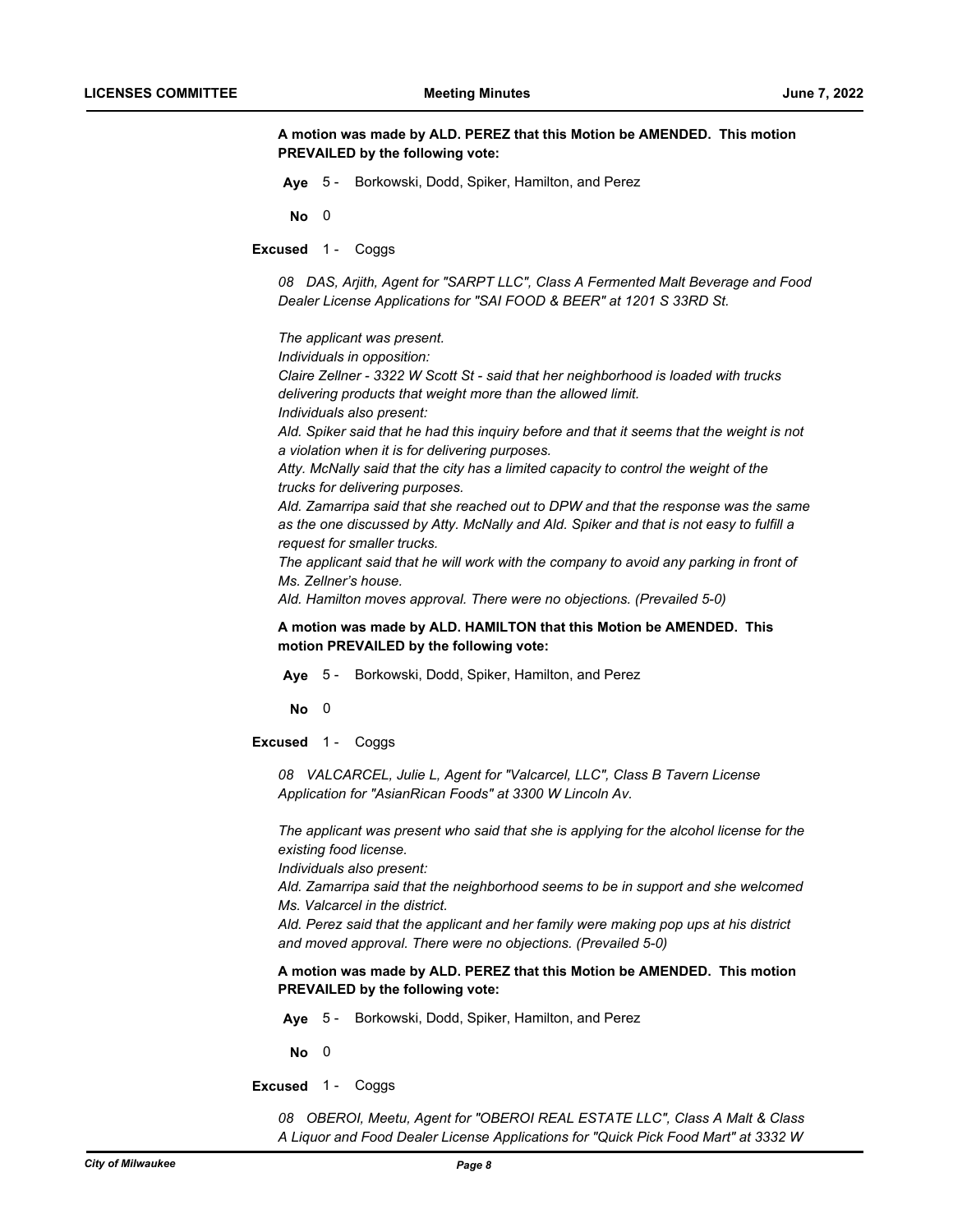## *LINCOLN Av.*

*The applicant was present said that her plan is to sell liquor, beer and food. Individuals also present: Ald. Zamarripa said that she is in support. Ald. Dodd moved approval. There were no objections. (Prevailed 5-0)*

## **A motion was made by ALD. DODD that this Motion be AMENDED. This motion PREVAILED by the following vote:**

**Aye** 5 - Borkowski, Dodd, Spiker, Hamilton, and Perez

**No** 0

### **Excused** 1 - Coggs

*08 SINGH, Gurmukh, Agent for "Starlite Beer & Food, Inc.", Class A Malt & Class A Liquor License Application for "Starlite Food" at 2013 W Burnham St.*

*The applicant was present who said that the police wrote the ticket even after presenting the license and that he has made sure that the employees have the licenses handy regarding the item on the police report. Individuals also present:*

*Ald. Zamarripa said that she cannot support new alcohol licenses coming into the area because of concentration and in combination with a convenience store. The applicant said that customers are asking for liquor because they don't have a car to go to other stores that are far and that is why he applied for the license. Ald. Hamilton moved denial based on concentration and aldermanic testimony. There were no objections. (Prevailed 5-0)*

## **A motion was made by ALD. HAMILTON that this Motion be AMENDED. This motion PREVAILED by the following vote:**

**Aye** 5 - Borkowski, Dodd, Spiker, Hamilton, and Perez

**No** 0

#### **Excused** 1 - Coggs

*08 BARBA-MARTIN, Susana L, Agent for "Tu Casa LLC", Class B Tavern, Food Dealer and Public Entertainment Premises License Renewal Applications for "Tu Casa Mexican Restaurant & Bar" at 3710 W LINCOLN Av. (Expires 7/9/2022)*

*Atty. Osman Mirza appeared on behalf of the applicant and the applicant was present on the board.*

*Individuals also present:*

*Ald. Perez asked if private security is allowed to use the pepper spray regarding the item on the police report.*

- *Sgt. Velasquez that they are allowed if they have the proper permit.*
- *Ald. Zamarripa asked if the applicants holds a permit to carry the pepper spray.*

*The applicant said that the security company has the permit.*

*Ald. Zamarripa asked for the name of the security company.*

*The applicant said that it is State Wide Elite Protection.*

*Ald. Zamarripa asked if the employee involved in the incident still works there. The applicant said that is no longer at his business and that probably was sent to another one.*

*Individuals in opposition:*

*Virginio Miranda and Karina Perea – 1315 S 14th St – appeared to testify on an*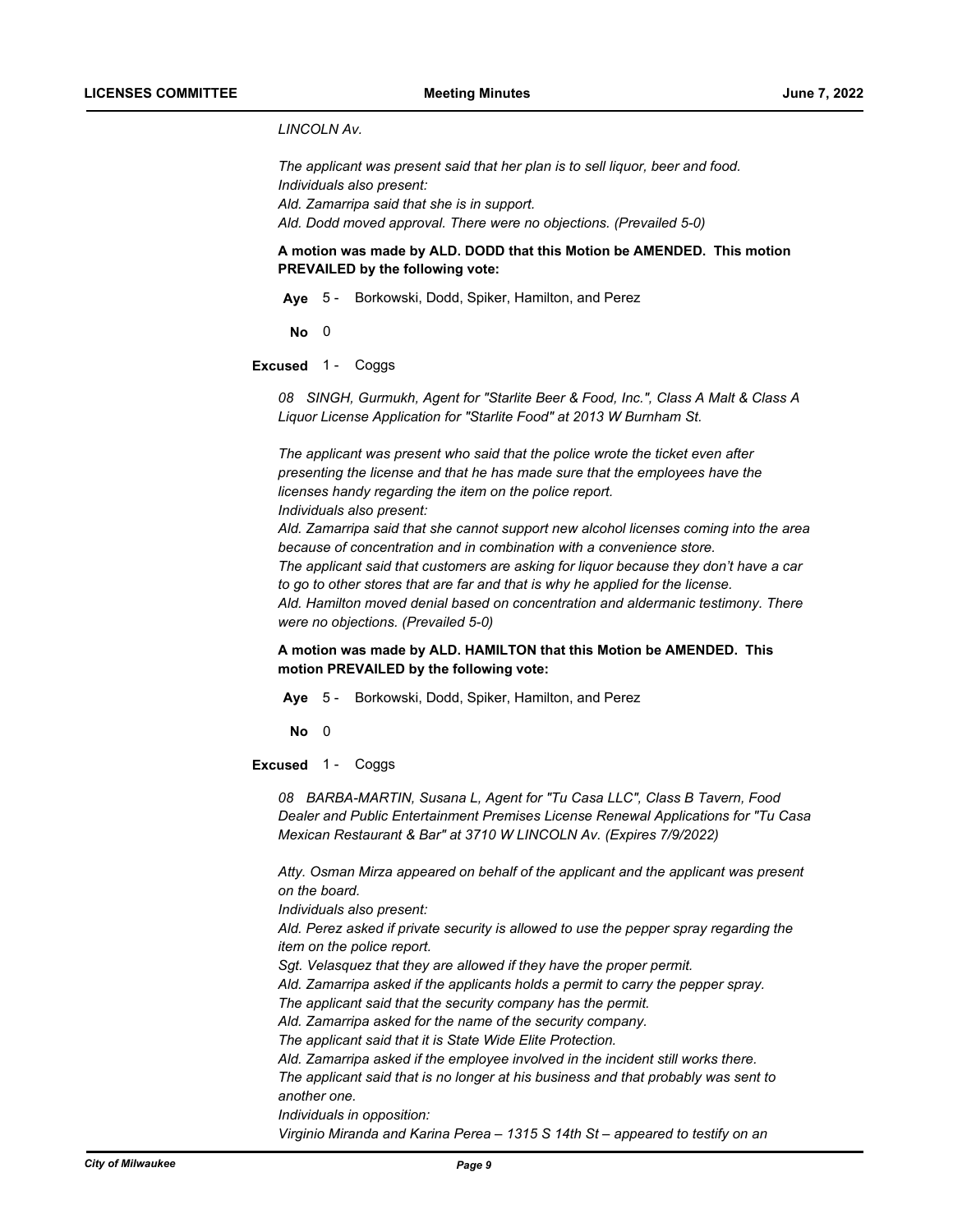*incident that is not on the police report.*

*Individuals also present:*

*Ald. Zamarripa said that she is concerned about the business going in a different direction from the original plan which is a "restaurant" because it is advertised more as a night club than a restaurant in social media.She added that there were gun shots in May.*

*Atty. Mirza said that he is aware of the incident and that he has seen the video which is about 3 individuals leaving the bar and firing seven gun shots into the air.*

*Ald. Zamarripa asked the applicant to close at midnight to avoid the incidents that happens after midnight and that are reflected on the police report.*

*Atty. Mirza said that it will be a significant loss of revenue for the business with closing at midnight.*

*Ald. Zamarripa said that she is trying to compromise.*

*Atty. Mirza said that closing at 1:30 am would be a good compromise.*

*Ald. Perez said that patrons leaving and even driving a block away, it is a responsibility for the licensee.*

*Ald. Perez moved to hold the application to the call of the chair with the expectation that the applicant and Ald. Zamarripa come to an agreement.*

*Ald. Spiker asked Atty. McNally if there is an issue holding the application.*

*Atty. McNally said that he does not see an issue because the special meeting will be held before the expiration date.*

*Ald. Perez moved to hold the application to the call of the chair. There were no objections. (Prevailed 5-0)*

**A motion was made by ALD. PEREZ that this Motion be HELD TO CALL OF THE CHAIR. This motion PREVAILED by the following vote:**

**Aye** 5 - Borkowski, Dodd, Spiker, Hamilton, and Perez

**No** 0

**Excused** 1 - Coggs

*14 RIVAS, Christopher D, Agent for "Aldi, Inc (Wisconsin)", Food Dealer and Weights & Measures License Renewal Applications with Change of Agent for "Aldi #88" at 1325 W CLEVELAND Av. (Expires 6/30/2022)*

*The applicant was present along with the District Manager, Daniel Martin. The individuals also present:*

*Ald. Perez said that there is complaint about the aggressive panhandling and that he can talk about it because he visits the store regularly and, that he has brought it to the store's attention.*

*Ald. Dimitrijevic said that the panhandling is aggressive and that it is the reason why the application is scheduled and requested a plan from Aldi.*

*Mr. Martin said that they have put in place a plan and that District 2 is aware of it and, that they have filed a restriction order against this one individual. He added that they have also requested security for all the business hours and placed signage as well. Ald. Dimitrijevic said that she has no objections with moving forward.*

*Ald. Perez recommended to reached out to other businesses in order to alert each other from individuals who refuse to leave private property.*

*Mr. Martin said they do.*

*Ald. Perez moved approval with a warning letter based on the police report. There were no objections. (Prevailed 5-0)*

**A motion was made by ALD. PEREZ that this Motion be AMENDED. This motion PREVAILED by the following vote:**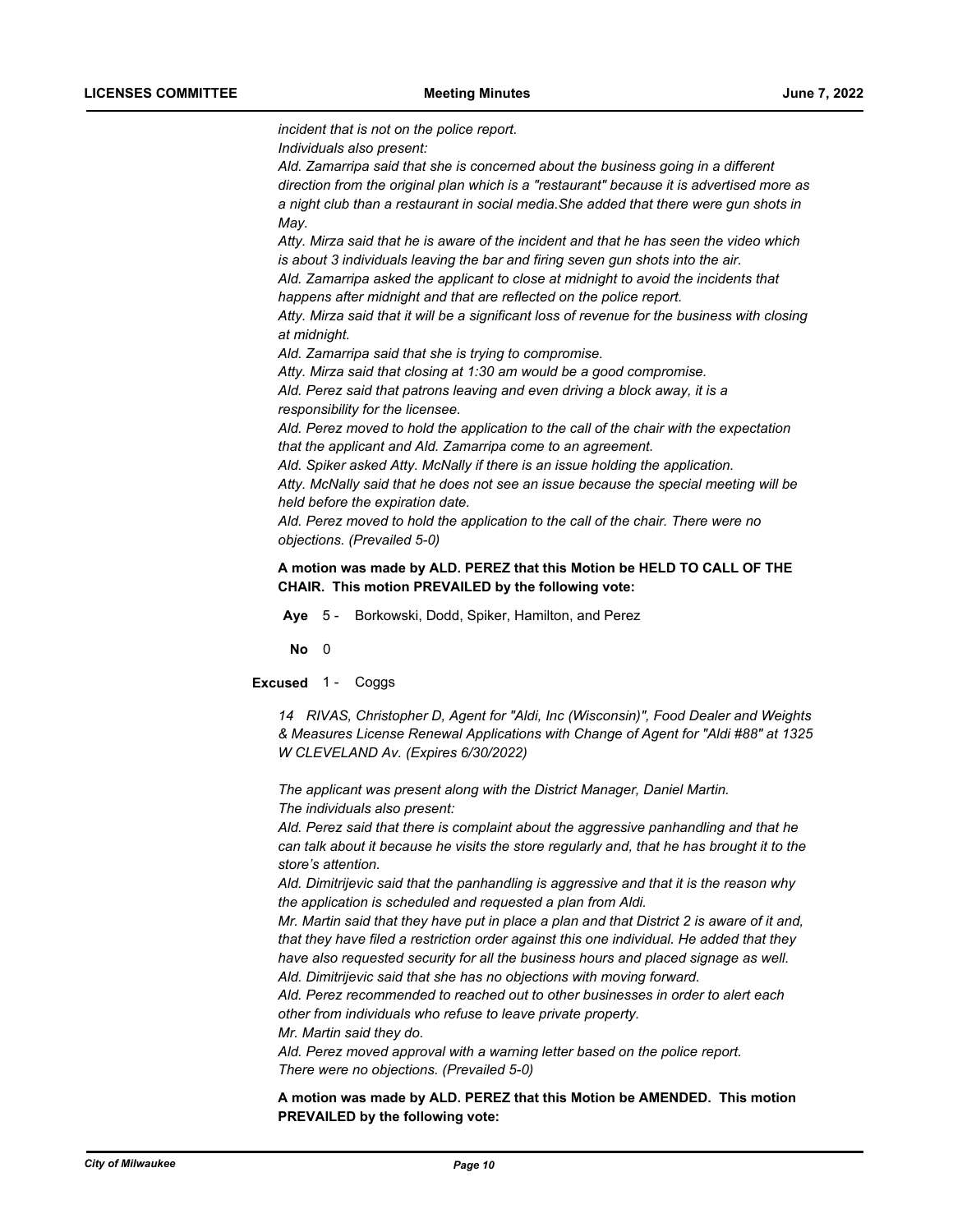**Aye** 5 - Borkowski, Dodd, Spiker, Hamilton, and Perez

**No** 0

**Excused** 1 - Coggs

*14 KOUTECKY, Robin L, Agent for "CLEMENTINES TAVERN LLC", Permanent Extension of Premise Application for Alcohol and Food for "Clementines" at 3143 S CLEMENT Av.*

*The applicant was present and said that the patio will be open until 10pm. Individuals also present: Ald. Dimitrijevic said that she is in support of the application. Ald. Dodd moved approval. There were no objections. (Prevailed 5-0)*

*Ald. Perez was excused from the meeting at 12:38 pm*

**A motion was made by ALD. DODD that this Motion be AMENDED. This motion PREVAILED by the following vote:**

**Aye** 5 - Borkowski, Dodd, Spiker, Hamilton, and Perez

**No** 0

**Excused** 1 - Coggs

*14 MALACARA, Mario C, Agent for "Blackwood Bros Restaurant and Social Club LLC", Public Entertainment Premises License Application Requesting Instrumental Musicians, Bands, Poetry Readings and Patron Contests for "Blackwood Bros Restaurant and Social Club" at 3001 S KINNICKINNIC Av.*

*The applicant was present along with Atty. Michael Maistelman who said that it is a restaurant that wants to offer additional entertainment and, that he is aware that there have been issues with the previous ownership and neighbors and, that they have taken steps to avoid those issues.*

*Individuals also present:*

*Ald. Dimitrijevic said that it is a fact that there were issues with the previous owner and that she sent a postcard survey and, that the results are in support and wanted to make sure that there is no outdoor music/entertainment.*

*Atty. Maistelman confirmed that there is no outdoor music/entertainment. Ald. Hamilton moved approval. There were no objections. (Prevailed 4-0).*

**A motion was made by ALD. HAMILTON that this Motion be AMENDED. This motion PREVAILED by the following vote:**

**Aye** 4 - Borkowski, Dodd, Spiker, and Hamilton

**No** 0

**Excused** 2 - Coggs, and Perez

*13 PATEL, Sanjay R, Agent for "S&JP Hospitality Group, Inc.", Food Dealer License Renewal Application for "Econo Lodge" at 6541 S 13th St. (Expires 6/30/2022)*

*The applicant was present along with Atty. Kevin Weiss. Atty. Weiss said that there are a number of incidences and that the staff have been cooperative with the police. Individuals also present:*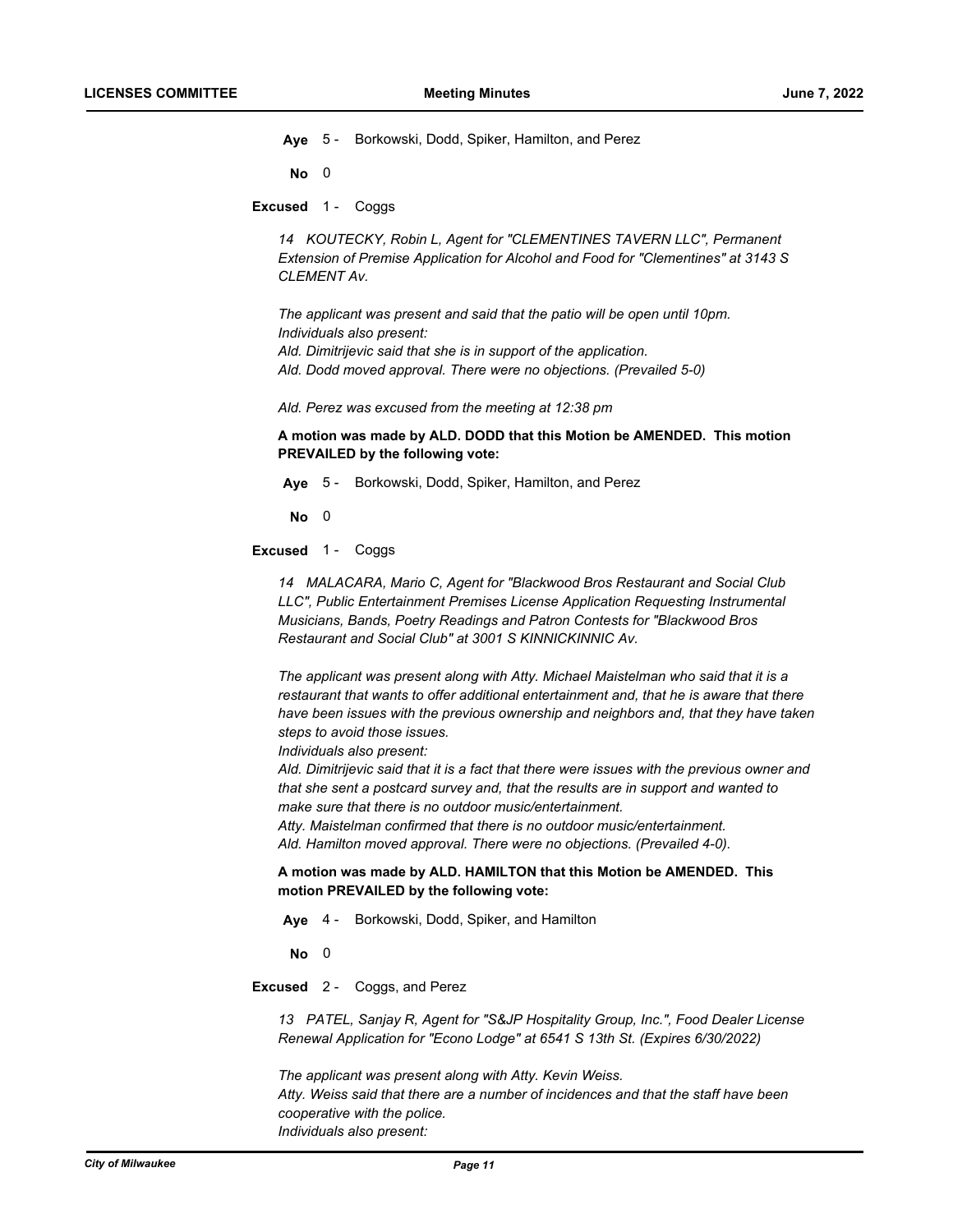*Ald. Spiker said this is a food license renewal and that they must work and address the items on the police report before the hotel/motel license expires. Ald. Spiker moved approval with a warning letter based on the police report. There were no objections. (Prevailed 4-0)*

*The meeting paused at 12:51 pm Reconvened at 1:23 pm*

**A motion was made by ALD. SPIKER that this Motion be AMENDED. This motion PREVAILED by the following vote:**

**Aye** 4 - Borkowski, Dodd, Spiker, and Hamilton

**No** 0

**Excused** 2 - Coggs, and Perez

*DUKE, Michael L, Agent for "Duke Towing & Salvage LLC", Recycling, Salvaging or Towing Vehicle License Application for Non-Consensual Towing and Collecting/Delivering Junk and Valuable Metal for "Duke Towing & Salvage LLC" at N2494 Giles DR.*

*The applicant was present and said that the last item on the police report, was about an altercation with another vehicle and, that he is about to retain a lawyer to continue with the process. Individuals also present: Ald. Dodd moved approval. There were no objections. (Prevailed 4-0)*

**A motion was made by ALD. DODD that this Motion be AMENDED. This motion PREVAILED by the following vote:**

**Aye** 4 - Borkowski, Dodd, Spiker, and Hamilton

**No** 0

**Excused** 2 - Coggs, and Perez

*BOTELLO, Cain, Agent for "Eagle Eye General Contracting, LLC", Home Improvement Contractor's License Renewal Application for "Eagle Eye General Contracting" at 1118 S 35th St. (Expired) 11/12/2021)*

*The applicat was present and said that the item on the police report was rescheduled for August 9th, 2022.*

*Individuals also present:*

*Ald. Borkowski asked the applicant how much he drives to do this type of job.* The applicant said that he has a driver now while his license is suspended (until *October).*

*Ald. Borkowski said that he wants him to succeed and recommended him to keep his driver to help him do so.*

*Ald. Hamilton moved approval. There were no objections. (Prevailed 4-0)*

**A motion was made by ALD. HAMILTON that this Motion be AMENDED. This motion PREVAILED by the following vote:**

**Aye** 5 - Borkowski, Dodd, Spiker, Hamilton, and Perez

**No** 0

**Excused** 1 - Coggs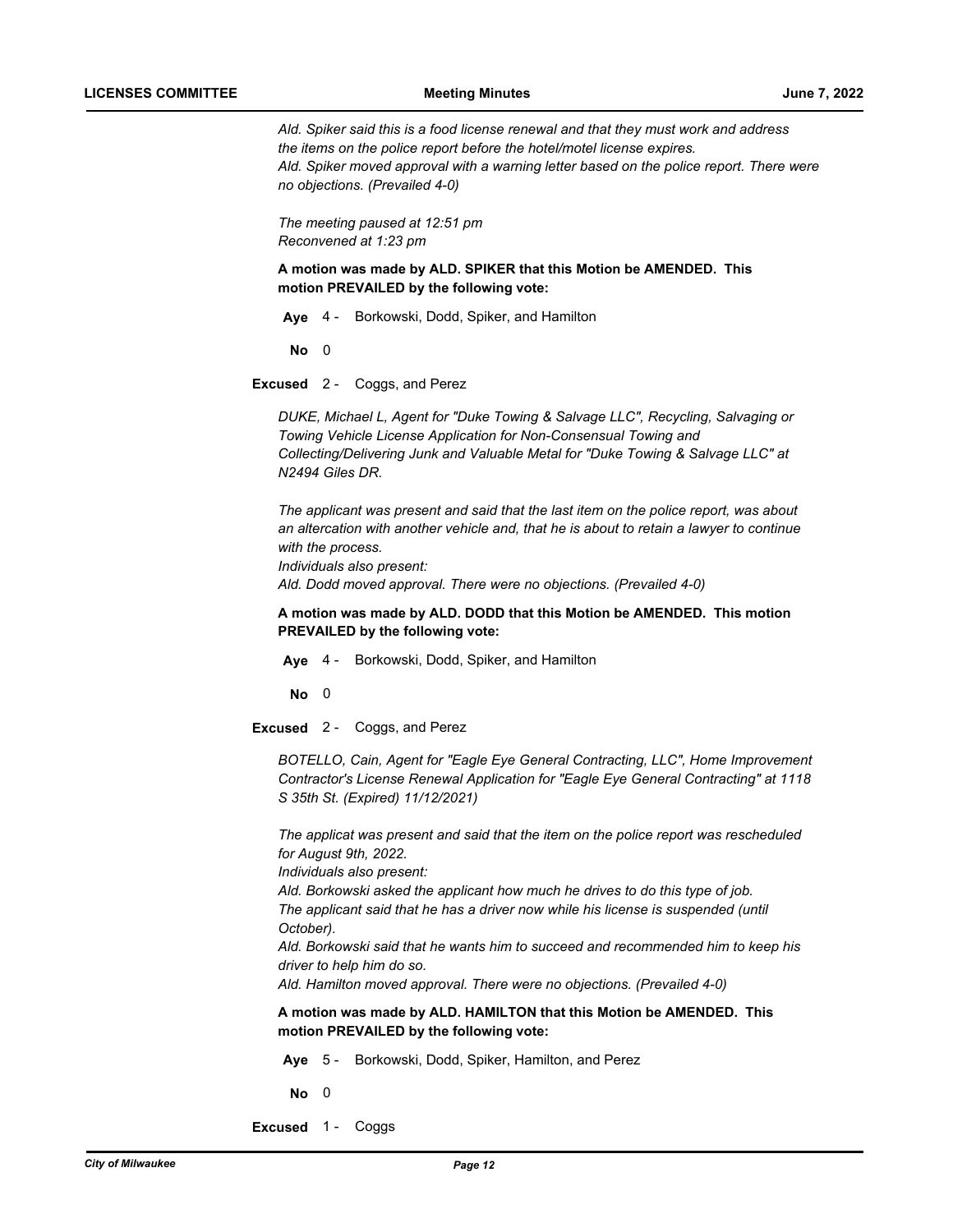*HER, Meng, Agent for "Home Element Renovations LLC", Home Improvement Contractor's License Application for "Home Element Renovations LLC" at 2846 N 55TH St.*

*The applicant was present and said that he still on supervision and that he has been following the procedure with no issues and, that his plan is to remodel abandoned houses within the city. Individuals also present: Ald. Spiker moved approval. There were no objections. (Prevailed 4-0)*

**A motion was made by ALD. SPIKER that this Motion be AMENDED. This motion PREVAILED by the following vote:**

**Aye** 4 - Borkowski, Dodd, Spiker, and Hamilton

**No** 0

**Excused** 2 - Coggs, and Perez

*ATKINSON, Latonia Class D Operator's License Application*

*The applicant was not present. Ald. Dodd moved to hold the application to the call of the chair for first nonappearance. There were no objections. (Prevailed 4-0)*

## **A motion was made by ALD. DODD that this Motion be HELD TO CALL OF THE CHAIR. This motion PREVAILED by the following vote:**

**Aye** 4 - Borkowski, Dodd, Spiker, and Hamilton

**No** 0

**Excused** 2 - Coggs, and Perez

*FALK, Michael Class D Operator's License Application*

*The applicant was not present.*

*Ald. Hamilton moved denial upon second nonappearance. There were no objections. (Prevailed 4-0)*

**A motion was made by ALD. HAMILTON that this Motion be AMENDED. This motion PREVAILED by the following vote:**

**Aye** 5 - Borkowski, Dodd, Spiker, Hamilton, and Perez

**No** 0

**Excused** 1 - Coggs

*RUMISEK, Amanda J Class D Operator's License Renewal Application*

*The applicant was not present.*

*Ald. Dodd moved denial upon second nonappearance. There were no objections (Prevailed 4-0)*

**A motion was made by ALD. DODD that this Motion be AMENDED. This motion PREVAILED by the following vote:**

**Aye** 4 - Borkowski, Dodd, Spiker, and Hamilton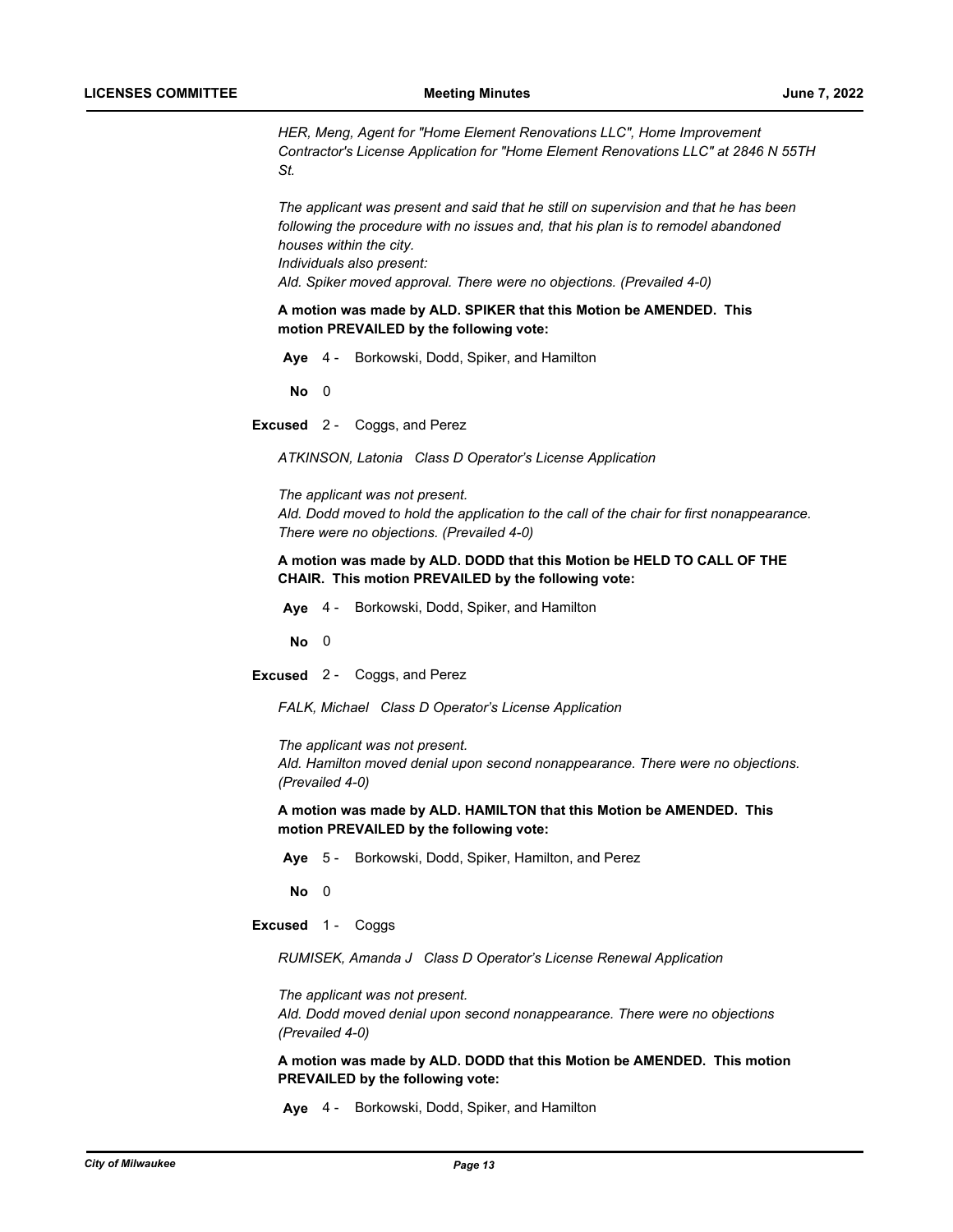#### **No** 0

#### **Excused** 2 - Coggs, and Perez

*07 SZULCZEWSKI, Willie L, Agent for "Piercings Plus, LLC", Tattoo and Body Piercing License Renewal Application for "Piercings Plus Tattooing and Piercing" at 4412 W Center St. (Expires 6/30/2022)*

*The applicant was present.*

*Individuals in opposition:* 

*Corie Coppinger – said that the neighborhood association is out to make business to work with the neighbors by requesting to follow up a list of simple guidelines which are common sense (she read the list). She said that she is concerned because she picks up garbage, hears gun shots, prostitution is around because the way the business is advertised. She said that the business is surrounded by a kindergarten, grade and high schools and that solicitors park illegally, blast music, throw garbage during the school hours as well. She asked the applicant to work with the neighbors so his customers respect them.*

*Ald. Rainey said that this is the same area as Jay's Food and that even if there is nothing on the police report, the irregular parking, gathering and garbage are a constant problem.*

*The applicant said that he has signs about the parking situation inside and in front of the building and that he reminds his clients about parking properly.*

*Ald. Hamilton moved approval with a warning letter based on the fact that both parts are working together and to increase the communication. There were no objections. (Prevailed 4-0)*

## **A motion was made by ALD. HAMILTON that this Motion be AMENDED. This motion PREVAILED by the following vote:**

**Aye** 4 - Borkowski, Dodd, Spiker, and Hamilton

**No** 0

**Excused** 2 - Coggs, and Perez

*07 MOHAMMAD, Younas I, Agent for "A&I PETROLEUM, LLC", Extended Hours Establishments, Filling Station, Food Dealer and Weights & Measures License Renewal Applications for "GAS DEPOT" at 2707 W BURLEIGH St. (Expires 7/6/2022)*

*The applicant was present along with Atty. Michael Maistelman who said that they are concerned about the gun violence and that not much can be done because of the exponential problem with gun control. Added that they are going to consult with Les Jones about this matter.*

*Individuals also present:*

*Ald. Rainey said that the item on the police report is a tragedy, that he has talked to the applicant and his attorney and, that there is nothing that could be done to prevent the incident from happening and recommended approval with a warning letter. Ald. Spiker moved approval with a warning letter based on the police report. There were no objections. (Prevailed 4-0)*

## **A motion was made by ALD. SPIKER that this Motion be AMENDED. This motion PREVAILED by the following vote:**

**Aye** 4 - Borkowski, Dodd, Spiker, and Hamilton

**No** 0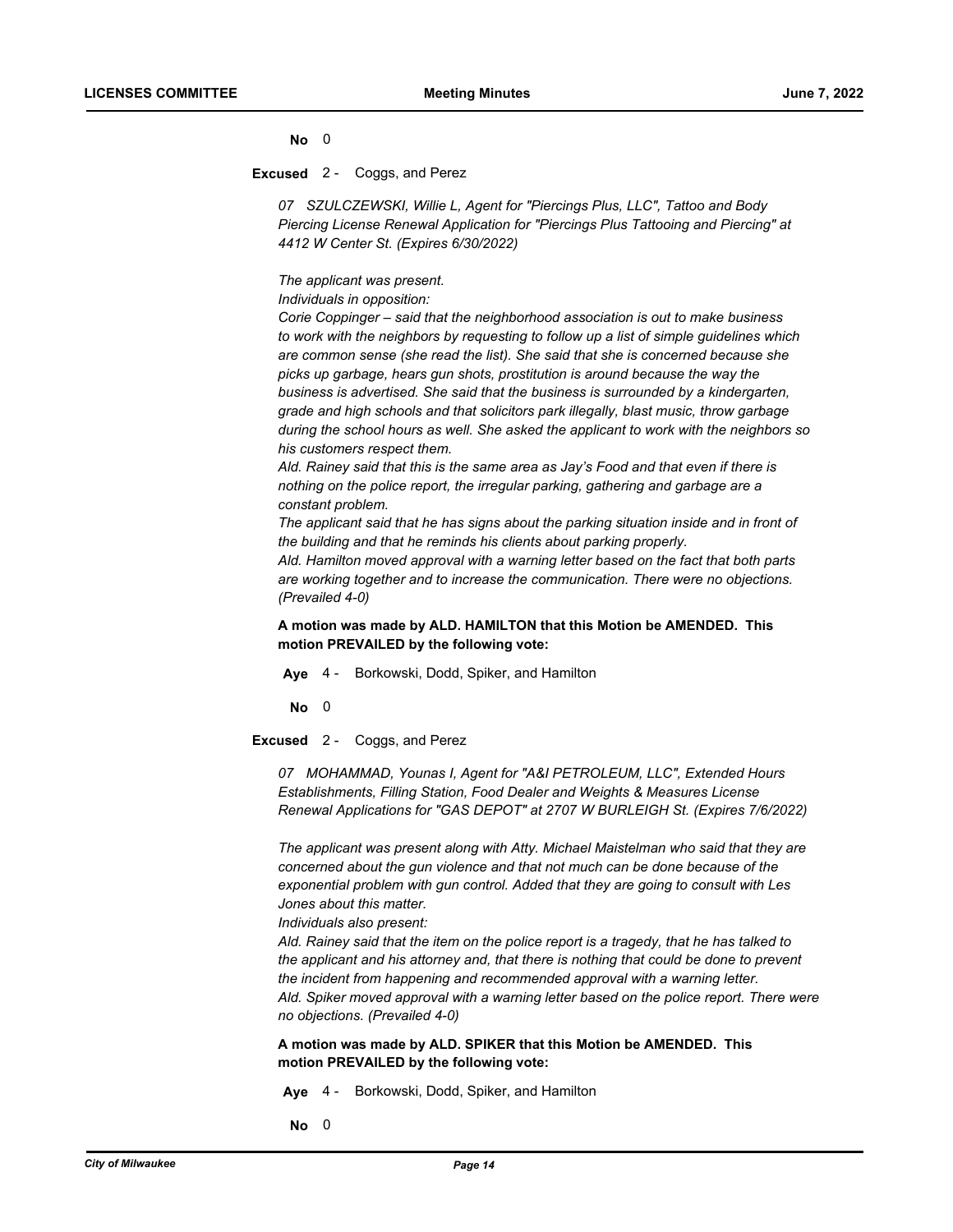### **Excused** 2 - Coggs, and Perez

*01 GRANDBERRY, Ricky J, Agent for "Lil G's Social Lounge LLC", Class B Tavern and Public Entertainment Premises License Applications Requesting Disc Jockey, Bands, Karaoke, 1 Amusement Machine, Poetry Readings, Patron Contests, Comedy Acts, Patrons Dancing and 1 Pool Table for "Lil G's Social Lounge" at 3622 W VILLARD Av.*

*The applicant was present and said that he has been around the tavern business for some years and, that he is buying the business from a family member who is retiring and, that he wants to add a social lounge and dancing. Individuals also present:*

*Ald. Hamilton said that he is familiar with the location and that his business proposal fits with it. He added that since no neighbors are present moved approval. There were no objections. (Prevailed 4-0)*

## **A motion was made by ALD. HAMILTON that this Motion be AMENDED. This motion PREVAILED by the following vote:**

**Aye** 4 - Borkowski, Dodd, Spiker, and Hamilton

**No** 0

**Excused** 2 - Coggs, and Perez

*01 WILKS, Anthony T, Agent for "JACKS LOUNGE LLC", Class B Tavern and Public Entertainment Premises License Applications Requesting Disc Jockey, Bands, Karaoke, Poetry Readings and Patrons Dancing for "Jack's Executive Bistro" at 4923 W VILLARD Av.*

*The applicant was present and said that the items on the police report are in the past*  and, that he wants to open a family restaurant for the neighborhood. He added that the *main dishes are recipes that have been in his family for generations. Individuals in support:*

*Marliah Moore - Neighbor*

*Individuals also present:*

*Ald. Hamilton said that the applicant have shown sensitivity to the neighborhood and that he appreciates the willingness to work around the neighborhood challenges and, that the applicant seems to be prepared and ready.*

*Ald. Hamilton moved approval. There were no objections. (Prevailed 4-0)*

#### **A motion was made by ALD. HAMILTON that this Motion be AMENDED. This motion PREVAILED by the following vote:**

**Aye** 4 - Borkowski, Dodd, Spiker, and Hamilton

**No** 0

**Excused** 2 - Coggs, and Perez

*15 SAED, Ahmad F, Agent for "Eskandar LLC", Class A Fermented Malt Beverage, Food Dealer and Weights & Measures License Applications for "Community Foods" at 2800 N 27TH St.*

*The applicant was present and said that he is taking over an existing business because the owner is retiring. Individuals also present:*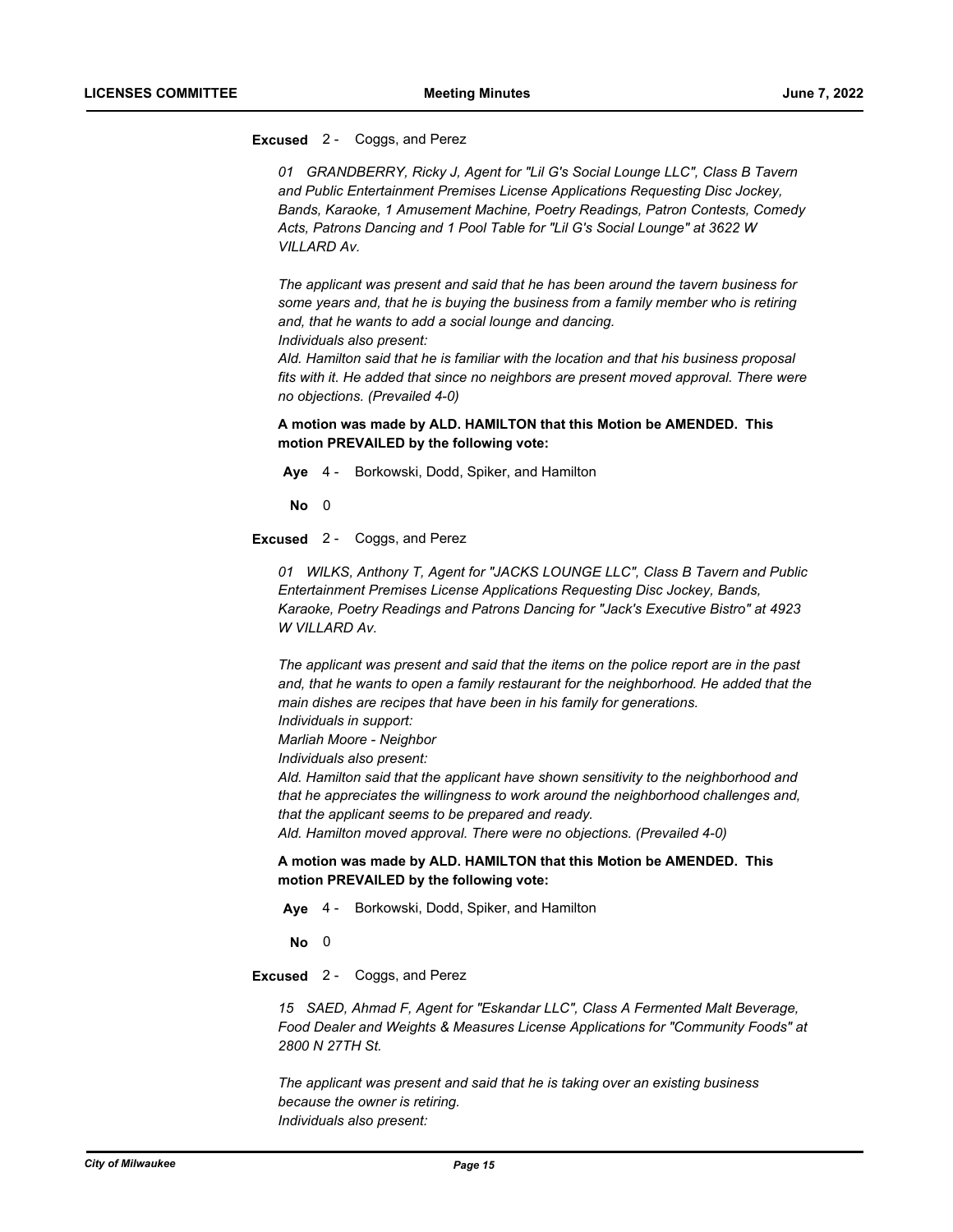*Mr. Ellzey said that the office of Ald. Stamper has no objections. Ald. Spiker moved approval. There were no objections. (Prevailed 4-0)*

**A motion was made by ALD. SPIKER that this Motion be AMENDED. This motion PREVAILED by the following vote:**

**Aye** 4 - Borkowski, Dodd, Spiker, and Hamilton

**No** 0

**Excused** 2 - Coggs, and Perez

*06 STOLZENBURG, Matthew C, Tattoo and Body Piercing Renewal Application for "Black Dawn Tattoo" at 424 E LOCUST St. (Expires 6/30/2022)*

*The applicant was present and said that his attorney is working on the item from the police report and that it has been an embarrassing situation overall. Individuals also present: Ald. Hamilton said that Ald. Coggs feels comfortable moving forward. Ald. Hamilton moved approval. There were no objections. (Prevailed 4-0)*

**A motion was made by ALD. HAMILTON that this Motion be AMENDED. This motion PREVAILED by the following vote:**

**Aye** 4 - Borkowski, Dodd, Spiker, and Hamilton

**No** 0

**Excused** 2 - Coggs, and Perez

*06 SEKHON, Parminder S, Agent for "Ludhiana Inc", Class B Fermented Malt Beverage License Application for "Li'l General" at 233 W Center St.*

*The applicant was present and said that he has done business for 27 years and that he is trying to have more business in the premises by opening a bar with a tv and, that he is asking for a chance to see how it works.*

*Individuals also present:*

*Ms. Dantzler said that Ald. Coggs met with the applicant but that she wants more time to have a neighborhood meeting to make sure that the stakeholders are fine with the plan.*

*Ald. Hamilton moved to hold the application to the call of the chair. There were no objections. (Prevailed 4-0)*

**A motion was made by ALD. HAMILTON that this Motion be HELD TO CALL OF THE CHAIR. This motion PREVAILED by the following vote:**

**Aye** 4 - Borkowski, Dodd, Spiker, and Hamilton

**No** 0

**Excused** 2 - Coggs, and Perez

*Agenda Only*

*GROHALL, James G, Agent for "DJ NOVELTY, INC.", Amusement Machine or Jukebox Distributors License Renewal Application with Change of Location for "DJ NOVELTY" at 1949 S 72ND St.*

*04 FRANSON, Ryan, Agent for "BUFFALO BLDG CONDO ASSOC, INC", Loading*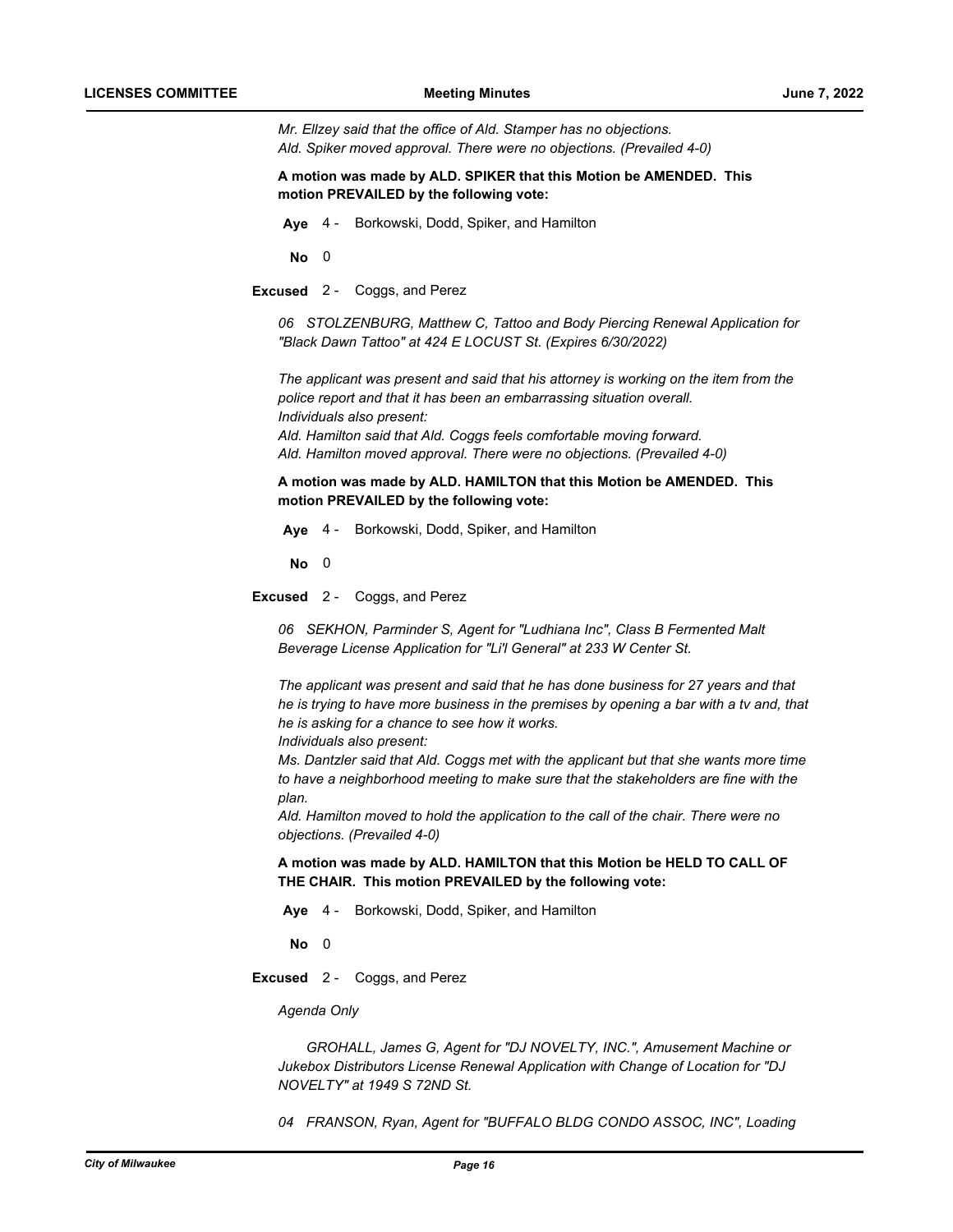*Zone License Renewal Application with Change of Agent for "Buffalo Condos" at 312 E BUFFALO St.*

*04 NELSON, Mei lyn, Agent for "The Loft on Broadway, LLC", Class B Tavern and Public Entertainment Premises License Renewal Applications with Transfer of Stock for "The Loft on Broadway" at 177 N BROADWAY #3rd Floor.* 

*10 FORD, Pattie L, Agent for "Paloma LLC", Class B Tavern License Renewal Application with Change of Hours From Opening Mon - Fri at 5PM and Sat - Sun at 10AM; To Open Mon - Wed at 4PM and Thu - Sun at 11AM for "Paloma Taco & Tequila" at 5419 W NORTH Av.* 

*10 SAZAMA-SCHNECK, Stephanie L, Agent for "SAZCO, INC", Class B Tavern and Food Dealer License Renewal Applications with Transfer of Stock for "SAZ'S STATE HOUSE" at 5539 W STATE St.*

*11 MUTLAQ, Nabil M, Agent for "Mad Chicken WI, LLC", Extended Hours Establishments and Food Dealer License Renewal Applications with Transfer of Stock for "Mad Chicken" at 2735 W Oklahoma Av.* 

*14 GITTRICH, Michael S, Agent for "Pizza People LLC", Loading Zone Permit License Renewal Application with Reorganization of Legal Entity and Change of Agent for "Toppers Pizza" at 2262 S KINNICKINNIC Av.* 

*Ald. Spiker moved approval of the "Agenda Only" items. There were no objections. (Prevailed 4-0)*

**A motion was made by ALD. SPIKER that this Motion be AMENDED. This motion PREVAILED by the following vote:**

**Aye** 4 - Borkowski, Dodd, Spiker, and Hamilton

**No** 0

**Excused** 2 - Coggs, and Perez

*Warning Letter*

*12 WALIA, Harjeet S, Agent for "KULDIP, INC", Extended Hours Establishments, Filling Station, Food Dealer, Weights & Measures and Self Service Laundry License Renewal Application for "PANTRY 41 BP / RAZA LAUNDRY" at 1009 S 1ST St.* 

*Ald. Dodd moved approval of the "Warning Letter' items. There were no objections. (Prevailed 4-0)*

**A motion was made by ALD. DODD that this Motion be AMENDED. This motion PREVAILED by the following vote:**

**Aye** 4 - Borkowski, Dodd, Spiker, and Hamilton

**No** 0

**Excused** 2 - Coggs, and Perez

*Ald. Spiker moved approvalof the file 220120 as amended. There were no objections. (Prevailed 4-0)*

**A motion was made by ALD. SPIKER that this Motion be RECOMMENDED FOR**